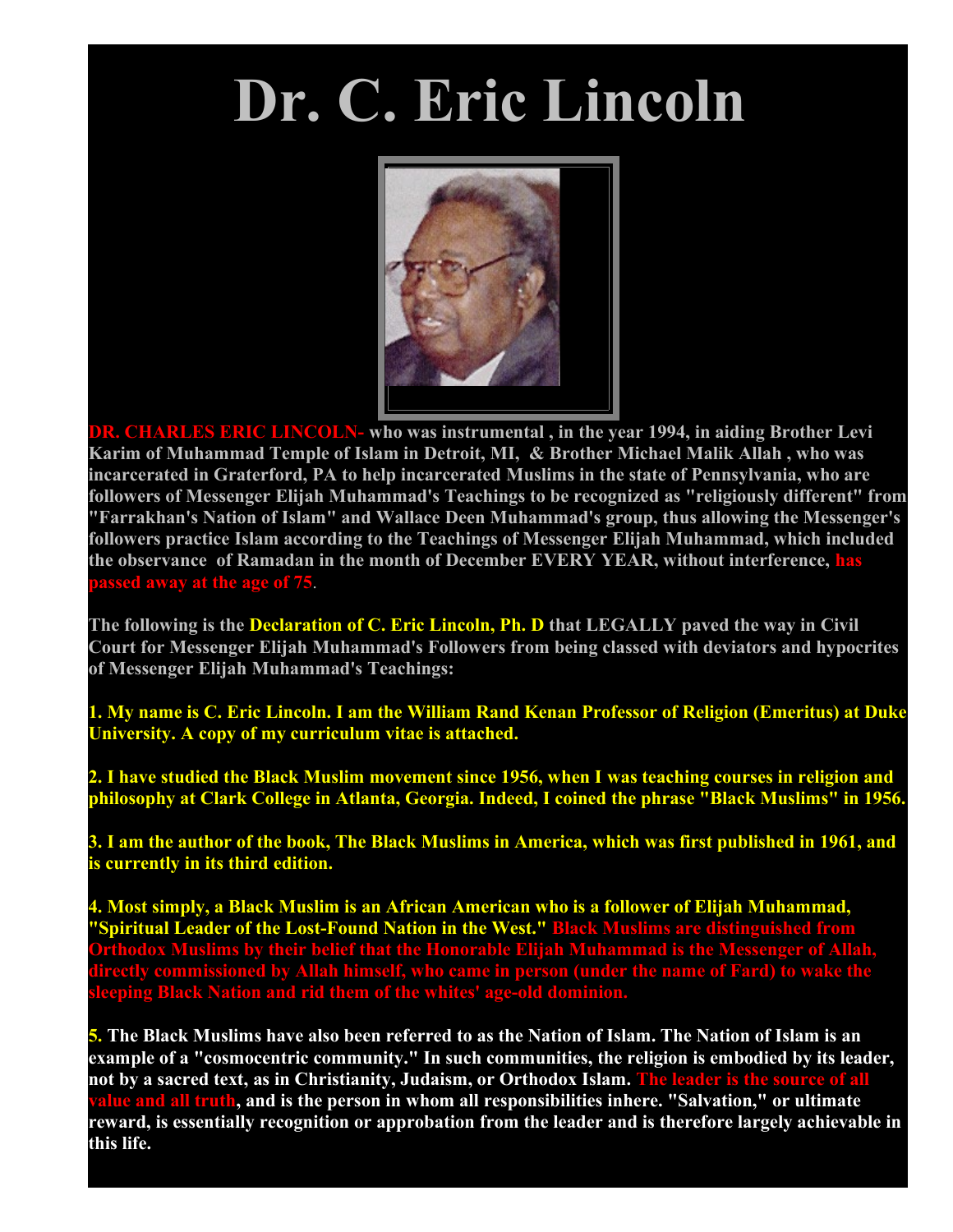**6. In a cosmocentric community, there is no intrinsic commitment to any book, creed, ritual, or doctrine apart from its identification with the leader, and that identification does not transcend death. All loyalty is to the living. A dead leader dispenses no approbation, no security, no salvation.**

**7. In a cosmocentric community, a dead leader is a prima facie contradiction in terms. The dead cannot lead. That is why credulity is so often stretched to such extraordinary extremes to account for the continuing absence of a leader who is no longer visible. Farad, Father Divine, and Elijah Muhammad, like countless others through the ages, have all been deified or immortalized by their followers in an attempt to stave off the powerlessness of death.**

**8. Minister Jabrill Muhammad, biographer and theologian for the Nation of Islam, makes this point clear in his biography of Elijah Muhammad, This is the One, when he writes. "I have not, and do not believe for one moment that the Honorable Elijah died on February 25, 1975" (p.155). Within Louis Farrakhan's Nation of Islam, it is a tenet of deep belief that Elijah Muhammad is still alive.**

**9. The ascendancy of Wallace Deen Muhammad left the Nation of Islam reduced to comp fragments, at least a dozen of which are distinctive enough to be separately identified. Four of the fragments made separate claims to be either the legitimate continuation of the Nation of Islam or its only authentic resurrection, and each operates in its name. The lion's share of the Wallace reformation** went to Louis Farrakhan, whose Nation is based in Chicago. The plaintiff in this lawsuit repr identifiable fragment of the original Nation of Islam, Muhammad's Temple of **Islam, which is based in Detroit.**

**10. Muhammad's Temple of Islam's rejection of the belief that Elijah Muhammad is still alive represents a major religious difference between the followers of Muhammad's Temple of Islam and the followers of Farrakhan's Nation of Islam.**

**11. The refusal of the followers of Muhammad's Temple of Islam to accept the leadership of Louis Farrakhan is also a major religious difference between the two groups. Unlike in the Judeo-Christian tradition, where the primary allegiance is to a sacred text, cosmocentric communities like the Nation of Islam revolve primarily around their leaders. In such communities, a difference in leadership comprises a critical different leaders but essentially the same beliefs. People from the outside who compare Farrakhan's Nation of Islam with Muhammad's Temple of Islam and observe that their beliefs appear to be the same are missing the point, and fail to understand the fundamental importance of leadership in cosmocentric communities. For members of a cosmocentric community, it would be unthinkable to worship with another cosmocentric community whose leaders are different.**

**12. Farrakhan has done more than keep the faith of Elijah Muhammad: he has enlarged and enhanced it with a new vision and new perspectives. Perhaps Farrakhan's most far-reaching development was leading the Nation of Islam to full participation in the political life of America. In 1983, he registered to vote -- a first for any member of the Nation of Islam -- and then committed the Fruit of Islam to provide security for presidential candidate Jesse Jackson. By contrast, Elijah Muhammad forbade his followers from participating in American politics. The continuing belief of the members of Muhammad's Temple of Islam that they are forbidden to participate in American politics is another important differences between their beliefs and those of Farrakhan's Nation of Islam.**

**13. It is my opinion, based upon my knowledge of the Black Muslim movement and my understanding of the facts of this case, that Muhammad Temple of Islam and Farrakhan's Nation of Islam are religiously different.**

**14. It is my opinion, based upon my knowledge of the Black Muslim movement and my understanding of the facts of this case, that the religious needs of the members of Muhammad's Temple of Islam at Graterford cannot be satisfied by participation in the religious activities of Farrakhan's Nation of**